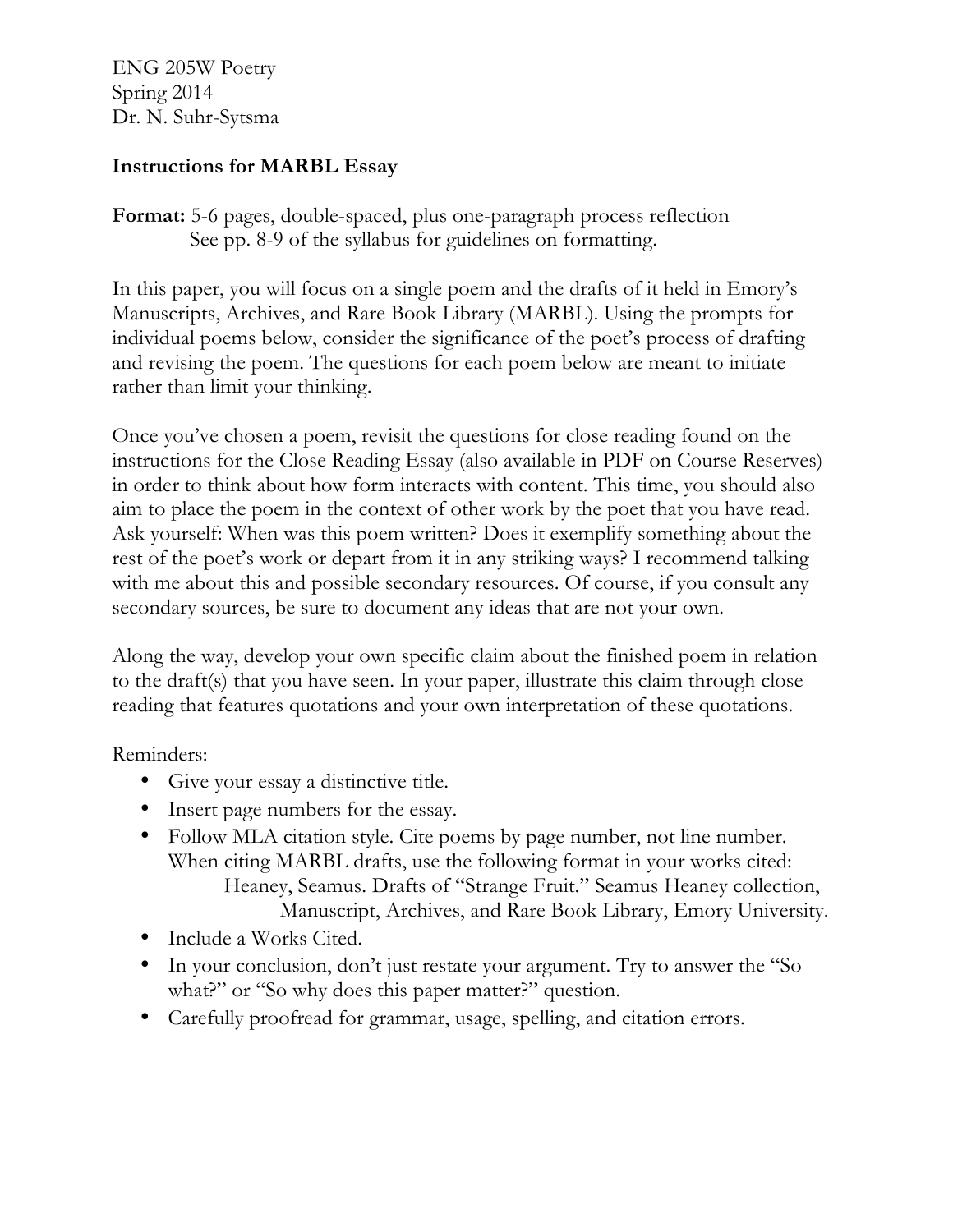### **Timeline:**

- Mon, Mar. 24: Meet for class in MARBL.
- Wed, Mar. 26: Come to class in MARBL prepared to choose a poem or poems that interests you. You can consult the relevant drafts during class time and then on your own. MARBL is open 9am-5:30pm Monday through Saturday, closed Sunday
- Consider making an appointment with me to discuss your work in progress and possible secondary resources.
- Consider making an appointment to discuss a draft with a tutor at the Writing Center. The purpose of an appointment is to help you plan how best to revise your work, not to proofread it for you. http://writingcenter.emory.edu/
- Mon, Mar. 31: **Bring to class a hard copy draft (5 pp.)**. *Failing to bring to class a hard copy draft will lower your course grade* by half of an unexcused absence.
- Fri, Apr. 4: **Revised essay, including process reflection, due by 5pm in my box in the English Department office (Callaway N302)**. In your oneparagraph process reflection, reflect your drafting and revision process, *including how you have made use my comments on your previous paper and any feedback you received on your draft(s)*.

# **Prompts for Individual Poems:**

Note that the order of drafts within a folder is not necessarily chronological; you will need to decipher clues within the drafts themselves about which was written first.

### *Lucille Clifton poems*

- "the death of joanne c." (Box 17, Folder 16). In what ways is Clifton's decision to write this poem in the first person significant? What can you gather about her use of enjambment from the drafts?
- "incantation" (Box 17, Folder 23) and "chemotherapy" (Box 17, Folder 14). You are welcome to consider these poems—and their representation of medical care—together. For "incantation," you might pay special attention to the change in title and line lengths, for "chemotherapy," the changes in word choice.
- "note to myself" (Box 18, Folder 29). This folder includes an attempt by an editor to rewrite Clifton's draft and an explanation of these suggested changes. How might you read Clifton's response to these editorial suggestions in relation to what the poem itself argues?
- "report from the angel of eden" (Box 19, Folder 37). How do you read the ending of the poem in light of Clifton's repeated revisions to it?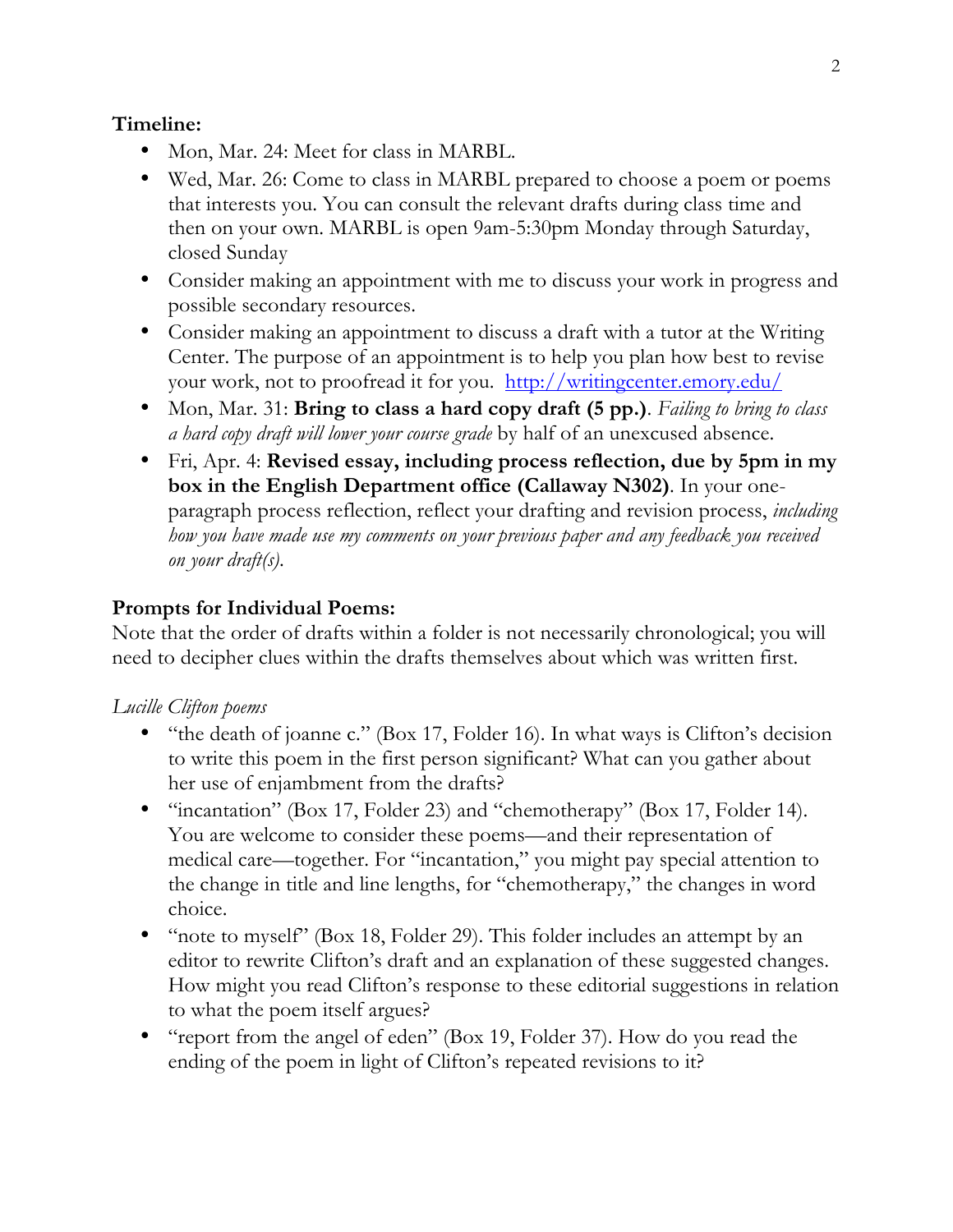# *Carol Ann Duffy poems*

Pay attention to the dates in the notebooks; sometimes later versions appear before earlier versions. Note, too, that early versions of a poem often appear before the title does, so look around in the notebook—and look in more than one folder, for some of these poems—to make sure you've located all the relevant drafts.

- "Recognition" (Box 1, Folder 1). How does it change your reading of the poem to see that the early drafts of this poem begin with what becomes a relatively late moment in the published poem?
- "Selling Manhattan" (Box 1, Folder 8). How does Duffy focus the project of this poem through her multiple drafts of it?
- "Warming Her Pearls" (Box 1, Folders 9 & 10). How does Duffy's reworking of the final line reshape the emphasis or meaning of the entire poem?
- "Poet for Our Times" (initially called "Headlines") (Box 1, Folders 9 & 10). How does rhyme play a role in the development of this poem, especially as Duffy revises many of the inset headlines?
- "Words, Wide Night" (Box 1, Folder 9). The drafts vary most at the beginning and the end of the poem. Why might this be, and how do you interpret the significance of the changes?
- "Moments of Grace" (Box 2, Folders 1 & 2). How does Duffy focus the project of this poem through her multiple drafts of it?
- "Prayer" (Box 2, Folder 3). How do the drafts reveal the significance of the sonnet form for this poem?

# *Seamus Heaney poems*

- "Broagh" (Box 98, Folder 2). The photocopy of a notebook draft held by MARBL includes subtle but significant changes to the final lines of the poem. How does Heaney's decision to revise these lines alter the emphasis or meaning of the poem?
- "Strange Fruit" (Box 1, Folder 10). Consider what Heaney gains, loses, or achieves by using the sonnet form for this poem. How do the changes to the form and content of the poem influence the meaning of the poem?
- "Fosterage" (Box 1, Folder 3). Michael MacLaverty, to whom "Fosterage" is dedicated, was Headmaster of St. Thomas's Intermediate School, Belfast, when Heaney taught there. How does Heaney's use of anecdotes change the tone and meaning of the poem over the course of the drafts? Note, too, that "Fosterage" is part of a longer sequence called *Singing School*, which you can find in Heaney's *North* or *Opened Ground: Poems, 1966-1996*.